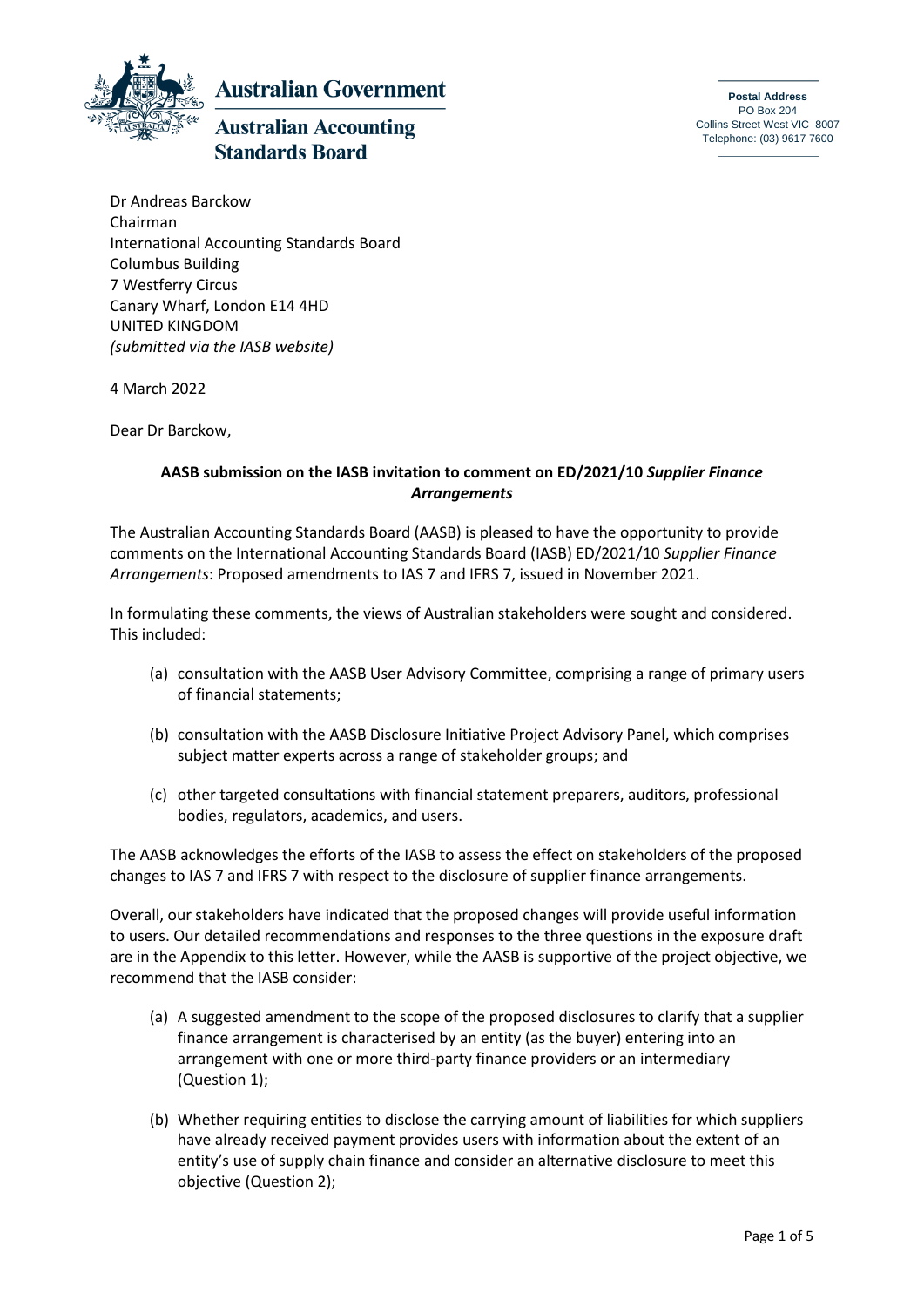(c) Whether material payments made under supplier finance arrangements should be disclosed either as a separate line item in the statement of cash flows, or in a note (Question 3).

If you have any questions regarding this letter, please do not hesitate to contact me or Deputy Technical Director, Helena Simkova [\(hsimkova@aasb.gov.au\)](mailto:hsimkova@aasb.gov.au).

Yours sincerely,

Andoll

Dr Keith Kendall Chair – AASB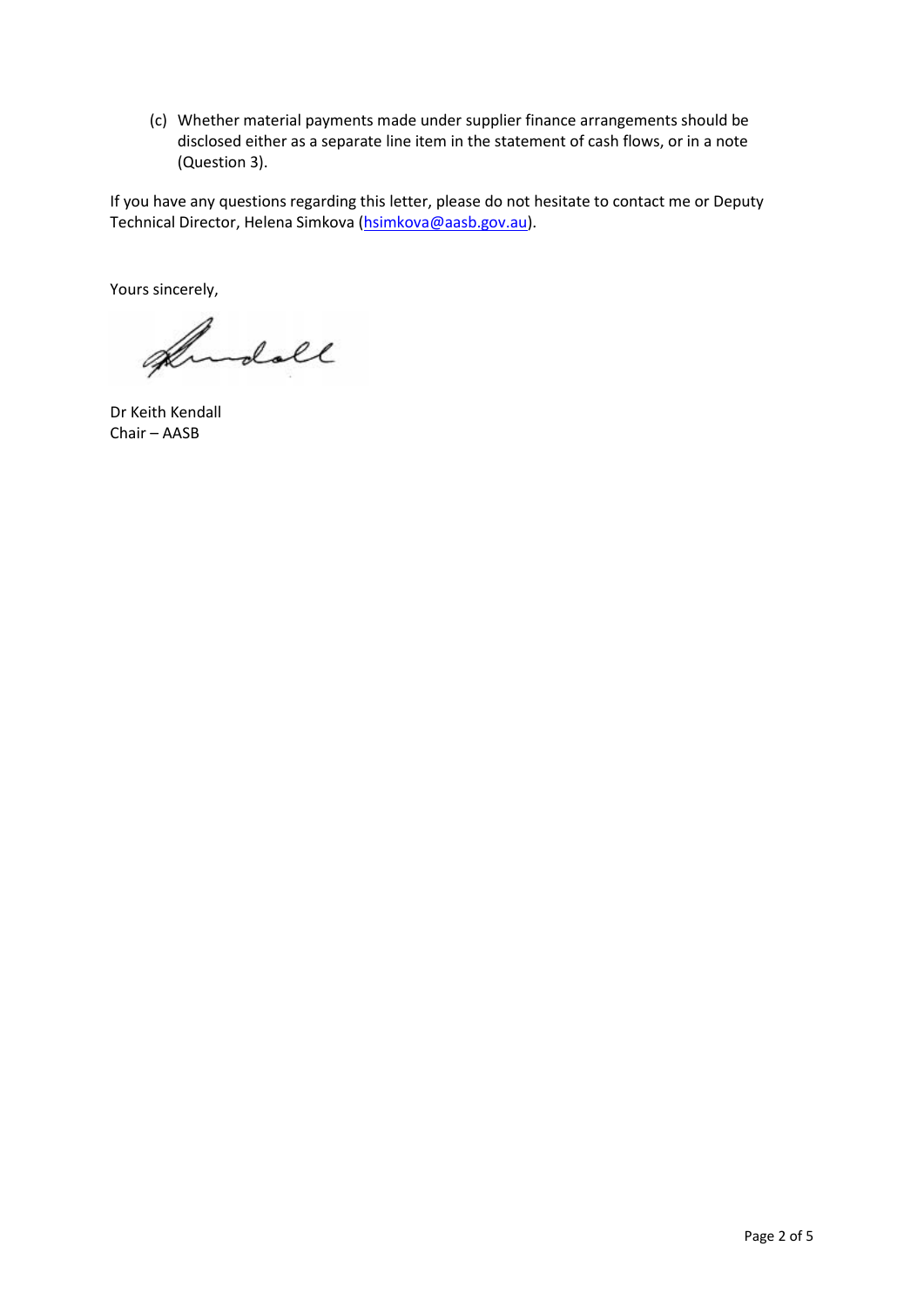## **APPENDIX**

## **AASB responses to questions raised in the IASB invitation to comment in ED/2021/10** *Supplier Finance Arrangements***.**

#### **Question 1—Scope of disclosure requirements**

The [Draft] Amendments to IAS 7 and IFRS 7 do not propose to define supplier finance arrangements. Instead, paragraph 44G of the [Draft] Amendments to IAS 7 describes the characteristics of an arrangement for which an entity would be required to provide the information proposed in this Exposure Draft. Paragraph 44G also sets out examples of the different forms of such arrangements that would be within the scope of the Board's proposals.

Paragraphs BC5–BC11 of the Basis for Conclusions explain the Board's rationale for this proposal.

Do you agree with this proposal? Why or why not? If you disagree with the proposal, please explain what you suggest instead and why.

The AASB supports the IASB's proposal to describe the characteristics of a supplier finance arrangement in the scope paragraph. However, our stakeholders commented that the wording of the proposed scope could be difficult to apply in different circumstances, leading to inconsistent application and requests for guidance. For example, the scope should recognise that supplier finance arrangements may be between a buyer and an intermediary, who may or may not be a finance provider. In addition, the intermediary may facilitate funding through multiple finance providers. It should also be clarified that the finance provider is a third-party and not the financing entity of a group, joint venture, consortium, or similar.

To assist with clarifying these issues, we suggest the wording of the first sentence of paragraph 44G be changed as follows:

A supplier finance arrangement is characterised by an entity (as the buyer) entering into an arrangement with one or more third-party finance providers, or an intermediary that offersing to pay amounts an entity owes its suppliers, and the entity agreesing to pay the finance providers at the same date as, or a date later than, suppliers are paid. These arrangements provide the entity with extended payment terms or the entity's suppliers with early payment terms, compared to the related invoice payment due date. Supplier finance arrangements are often referred to as supply chain finance, payables finance or reverse factoring arrangements.

### **Question 2—Disclosure objective and disclosure requirements**

Paragraph 44F of the [Draft] Amendments to IAS 7 would require an entity to disclose information in the notes about supplier finance arrangements that enables users of financial statements to assess the effects of those arrangements on an entity's liabilities and cash flows.

To meet that objective, paragraph 44H of the [Draft] Amendments to IAS 7 proposes to require an entity to disclose: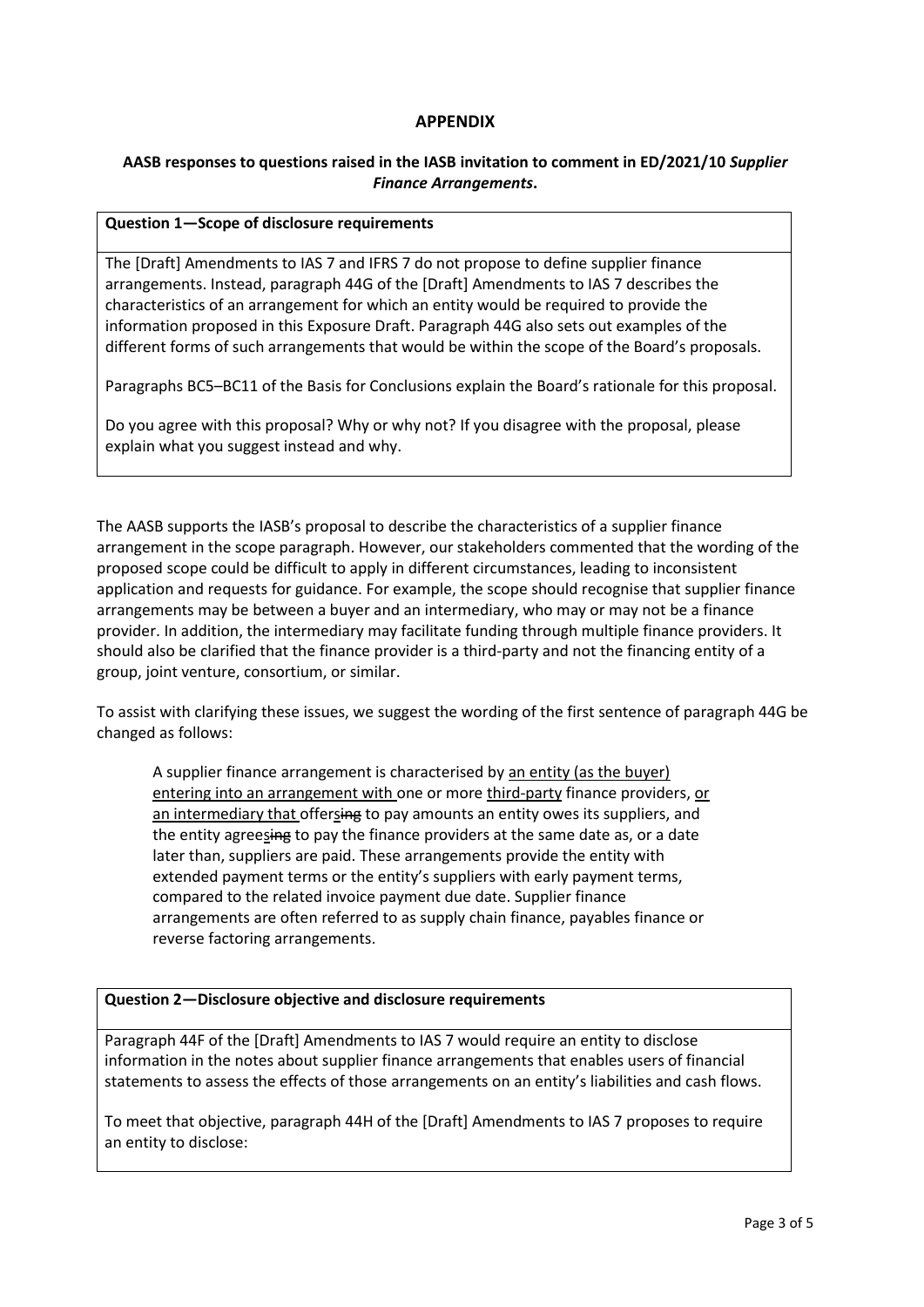## **Question 2—Disclosure objective and disclosure requirements**

(a) the terms and conditions of each arrangement;

(b) for each arrangement, as at the beginning and end of the reporting period:

(i) the carrying amount of financial liabilities recognised in the entity's statement of financial position that are part of the arrangement and the line item(s) in which those financial liabilities are presented;

(ii) the carrying amount of financial liabilities disclosed under (i) for which suppliers have already received payment from the finance providers; and

(iii) the range of payment due dates of financial liabilities disclosed under (i); and

(c) as at the beginning and end of the reporting period, the range of payment due dates of trade payables that are not part of a supplier finance arrangement.

Paragraph 44I would permit an entity to aggregate this information for different arrangements only when the terms and conditions of the arrangements are similar.

Paragraphs BC12–BC15 and BC17–BC20 of the Basis for Conclusions explain the Board's rationale for this proposal.

Do you agree with this proposal? Why or why not? If you agree with only parts of the proposal, please specify what you agree and disagree with. If you disagree with the proposal (or parts of it), please explain what you suggest instead and why.

The AASB agrees that the objective of the proposed disclosures should be to provide sufficient information to allow users to assess the effects of supplier finance arrangements on an entity's liabilities and cash flows and liquidity risk and risk management. Stakeholders confirmed that the proposed disclosures do provide this information in most cases. However, they questioned both the practicability and usefulness of paragraph 44H(b)(ii) (the requirement to disclose the carrying amount of financial liabilities for which suppliers have already received payment from the finance providers). Specific comments are as follows:

- 1. Further to the discussion about paragraph 44H(b)(ii) in paragraph BC19, we understand that our stakeholders (preparers) do not currently have access to the information required by this paragraph. Although we agree with the IASB that finance providers could make this information available to a buyer that engages the finance providers' services, we note that there is no equivalent disclosure proposed in the United States Financial Accounting Standards Board (FASB) Exposure Draft *Liabilities—[Supplier Finance Programs.](https://www.fasb.org/jsp/FASB/Document_C/DocumentPage?cid=1176179161221&acceptedDisclaimer=true)* This could affect an entity's ability to use finance providers and intermediary platforms that mainly service the United States market;
- 2. We also ask the IASB to consider the auditability of the information required under paragraph 44H(b)(ii) as the evidence would not be obtainable from an entity's accounting records. Therefore, auditors may need to request confirmation of amounts from finance providers or an intermediary platform;